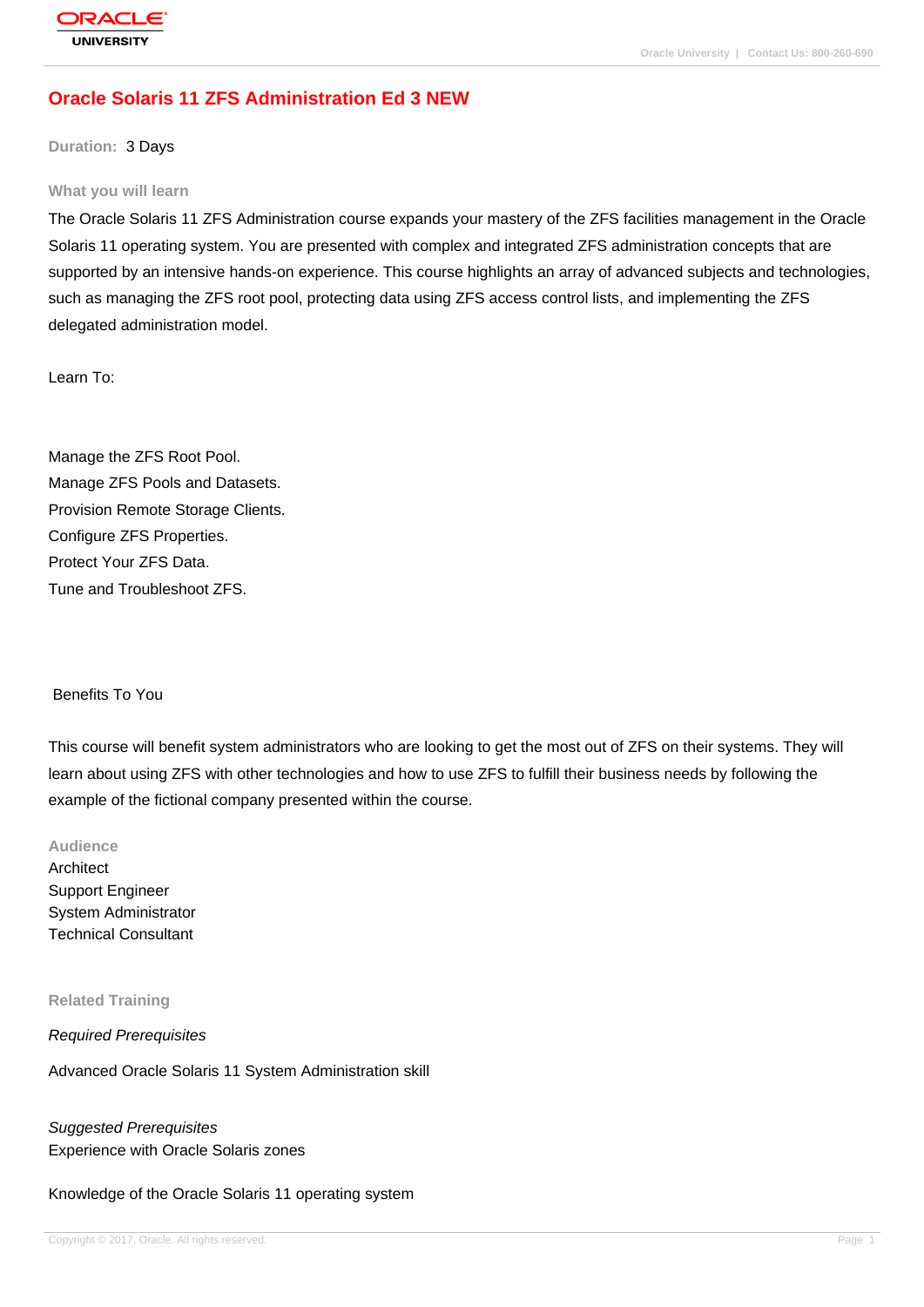#### **Course Objectives**

Managing the ZFS Root Pool

Managing ZFS Pools and Datasets

Provisioning Remote Storage Clients

Configuring ZFS Properties

Protecting Your ZFS Data

Tuning and Troubleshooting ZFS

Learning ZFS Data Management

## **Course Topics**

### **Introduction to ZFS**

Describe ZFS List ZFS features and benefits Describe how ZFS works Describe ZFS utilities Describe ZFS settable properties

## **Managing the ZFS Root Pool**

Plan the ZFS root pool installation Manage the ZFS swap and dump devices Boot from an alternate ZFS root file system Create a mirrored root pool Create a rootzpool for a zone

## **Managing ZFS Pools and Datasets**

Configure ZFS pools Create ZFS datasets Provision ZFS datasets to nonglobal zones Upgrade ZFS components

## **Provisioning Remote Storage Clients**

Describe ZFS file system sharing methods Share ZFS files system over NFS protocol Share ZFS files system over SMB protocol Provision ZFS datasets over iSCSI

## **Configuring ZFS Properties**

Manage ZFS snapshots Manage ZFS clones